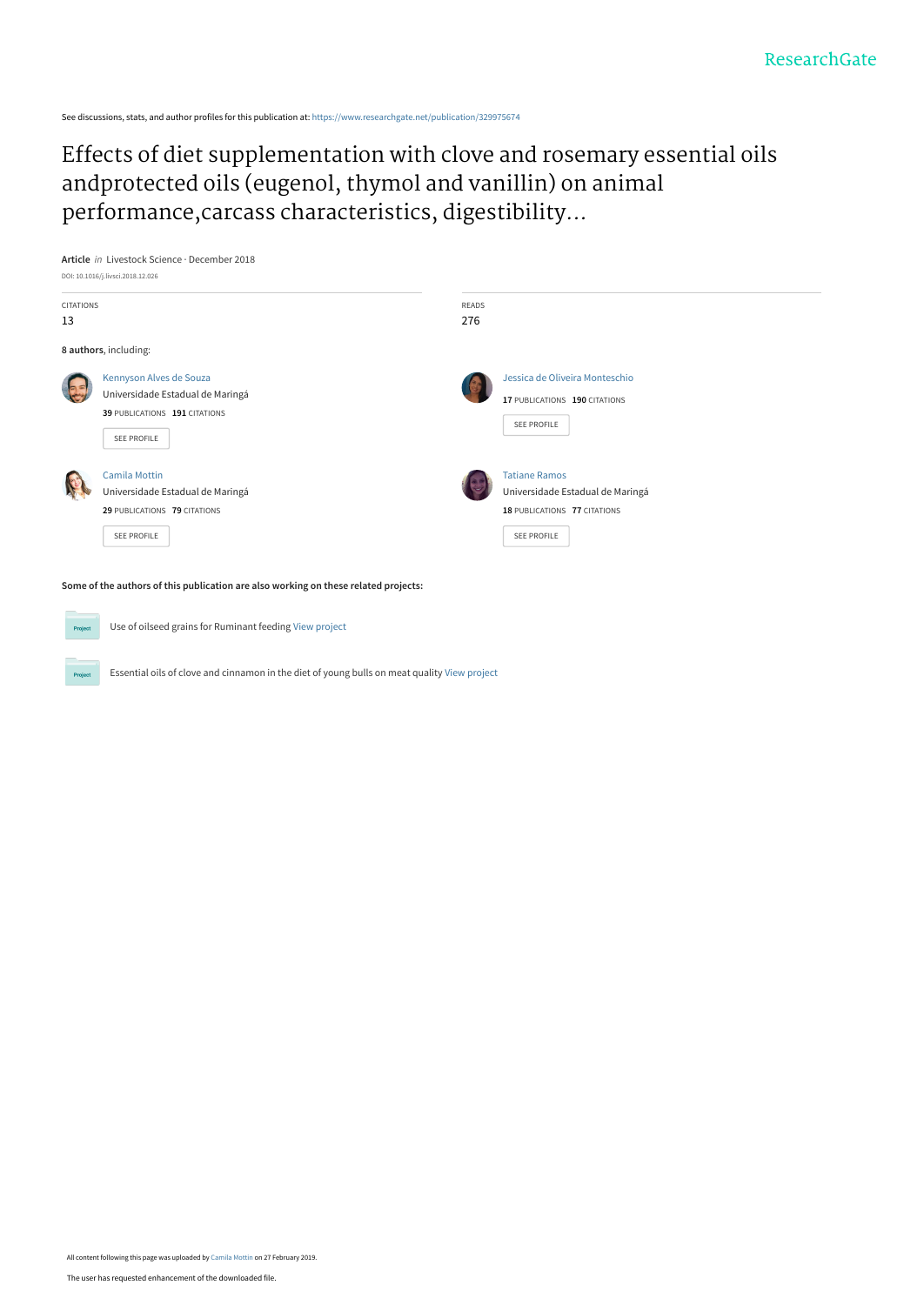Contents lists available at [ScienceDirect](http://www.sciencedirect.com/science/journal/18711413)



journal homepage: [www.elsevier.com/locate/livsci](https://www.elsevier.com/locate/livsci)

Livestock Science

## Effects of diet supplementation with clove and rosemary essential oils and protected oils (eugenol, thymol and vanillin) on animal performance, carcass characteristics, digestibility, and ingestive behavior activities for Nellore heifers finished in feedlot



Kennyson Alves de Souza<sup>a,</sup>\*, Jéssica de Oliveira Monteschio<sup>a</sup>, Camila Mottin<sup>a</sup>, Tatiane Rogelio Ramos<sup>a</sup>, Laura Adriane de Moraes Pinto<sup>[b](#page-1-2)</sup>, C[a](#page-1-0)rlos Emanuel Eiras<sup>a</sup>, An[a](#page-1-0) Guerrero<sup>a,[c](#page-1-3)</sup>, Ivanor Nunes do Prado<sup>[a,](#page-1-0)[1](#page-1-4)</sup>

<span id="page-1-0"></span><sup>a</sup> *Department of Animal Science, Universidade Estadual de Maringá, Av. Colombo, 5790, 87020–900, Maringá, Paraná, Brazil*

<span id="page-1-2"></span><sup>b</sup> *Department of Food Science, Universidade Estadual de Maringá, Av. Colombo, 5790, 87020-900, Maringá, Paraná, Brazil*

<span id="page-1-3"></span><sup>c</sup> *Department of Animal Production and Food Science, University of Zaragoza, Instituto Agroalimentario (IA2) – Universidad de Zaragoza – CITA. C/Miguel Servet 177,*

*50013 Zaragoza, Spain*

#### ARTICLE INFO

*Keywords:* Beef cattle Carcass quality *In situ* digestibility Natural extracts Nutrition

#### ABSTRACT

This study was carried out to evaluate the influence of essential oils and their blends on animal performance, feed intake, *in situ* digestibility, ingestive behavior activities, and carcass characteristics for heifers finished in feedlot on a high-grain diet (∼65% corn, 25% corn silage, 10% soybean meal). Forty Nellore heifers (initial body weight 297.6  $\pm$  31.2 kg) were used in the experiment and distributed randomly among individual pens. Dietary treatments based on essential oil additives included: CON – Without essential oil; ROS – Rosemary essential oil; BLE – Protected blend of eugenol, thymol, and vanillin; BCL – Protected blend + clove essential oil; and BRC – Protected blend + rosemary essential oil + clove essential oil. There were no diet effects on initial and final body weights. However, average daily gains, dry matter intakes (kg/d), and dry matter intakes (%BW) were greater (*P* < 0.05) in heifers fed with BLE, BCL, and BRC diets than in heifers fed with ROS diets. Feed efficiency (gain to feed) was greater (*P* < 0.0001) in heifers fed the BCL and BRC diets when compared to heifers fed the ROS diet. There were no diet effects on carcass characteristics. *In situ* digestibility of dry matter and neutral detergent fiber were greater (*P* < 0.0001) in heifers fed the three blended diets when compared to heifers fed the ROS diet. The addition of essential oils to the diets of heifers did not alter the muscle, fat, or bone percentages in the carcass. For ingestive behavior activities, data on rumination and idleness tended to be altered by diet with increased rumination in heifers fed BRC diet. The addition of  $4 g/$ animal/d of a blend of essential oils to the diets of Nellore heifers improved average daily gain, dry matter intake, feed efficiency, and ingestive behavior activities.

#### **1. Introduction**

In Brazil, the traditional beef production systems are extensive and pasture based, with Zebu breeds (*Bos taurus indicus*), such as Nellore and European crossbreds (*Bos taurus*  $\times$  *B. taurus indicus*) frequently used [\(Rotta et al., 2009](#page-6-0)). In recent years, increases in domestic and export beef demand have resulted in use of more intensive production systems which feed a high percentage of concentrates to meet market demand [\(Prado et al., 2008\)](#page-6-1).

The addition of antibiotics to livestock production systems has been common, especially when animals are reared intensively, in order to prevent diseases and metabolic disorders and improve feed efficiency. However, the use of antibiotics has been banned in some regions due to the emergence of bacteria resistant to antibiotics and the possible risks to human health from possible residues in the final products ([Russell and Houlihan, 2003](#page-6-2)). Thus, the livestock industry is seeking alternative solutions, including the use of essential oils as a potential alternative/substitute for antibiotics to improve cattle performance

<span id="page-1-1"></span>⁎ Corresponding author.

<span id="page-1-4"></span> $^{\rm 1}$  CNPq fellowship 1A.

<https://doi.org/10.1016/j.livsci.2018.12.026>

*E-mail address:* [kennysonalves@hotmail.com](mailto:kennysonalves@hotmail.com) (K.A.d. Souza).

Received 21 December 2017; Received in revised form 19 December 2018; Accepted 20 December 2018 1871-1413/ © 2019 Elsevier B.V. All rights reserved.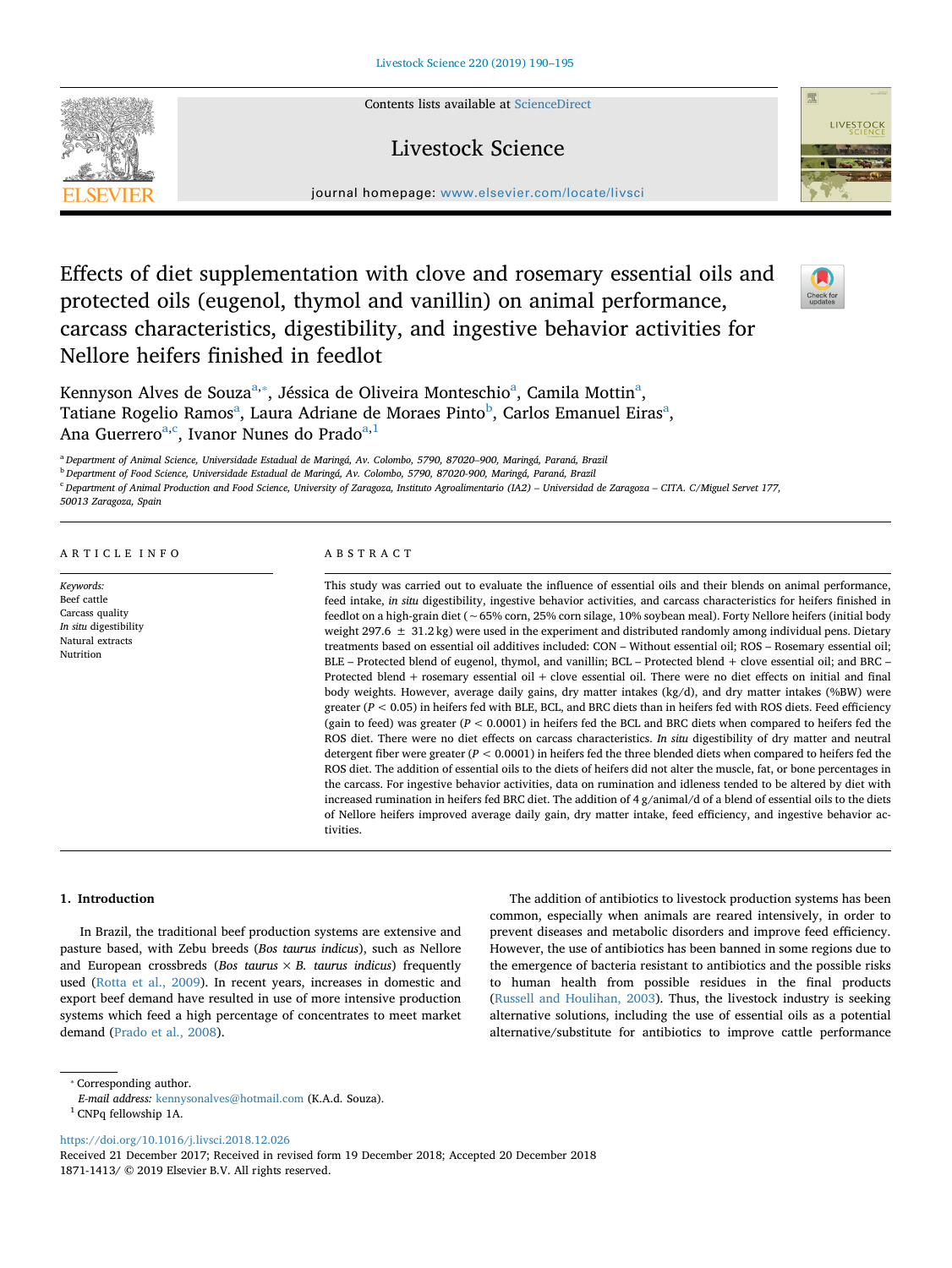#### ([Cruz et al., 2014](#page-6-3)).

The essential oils are liquid, aromatic extracts due to the volatile nature of the components extracted from plant materials, such as flowers, buds, seeds, leaves, twigs, barks, wood, fruit, and roots. They may be obtained by fermentation, extraction, or most commonly, by steam distillation [\(Burt, 2004\)](#page-6-4). Chemically, essential oils are variable mixtures of terpenoids that primarily include monoterpenes  $(C^{10})$  and sesquiterpenes  $(C^{15})$ , although diterpenes  $(C^{20})$  may also be present. They also include a variety of low-molecular-weight aliphatic hydrocarbons, acids, alcohols, aldehydes, acyclic esters, or lactones. Other compounds found in essential oils include coumarins and homologues of phenylpropanoids. These products act as antimicrobial and antioxidant agents which have been found to benefit the immune and digestive systems of animals and improve animal performance ([Jayasena and Jo, 2013\)](#page-6-5)*.*

Interest in the use of essential oils as a potential substitute for antibiotics in cattle diets has been developed from the results of *in vitro* studies [\(Meyer et al., 2009](#page-6-6)) showing that essential oils have antimicrobial activity against the microflora present in the gastrointestinal tract. There has been limited research to date since the actions of essential oils are dependent on their chemical composition, the doses used, and the synergistic effects among chemical compounds in the oils.

This study was carried out to evaluate the effects of essential oils and their blends as an antimicrobial alternative in the finishing phase for feedlot cattle. Animal performance (gain, feed intake, feed efficiency), carcass characteristics, *in situ* digestibility, and ingestive behavior activities were examined for Nellore heifers supplemented with (without) essential oils over a 73-day feeding period.

### **2. Materials and methods**

This experiment was approved by the Committee for Ethics in the use of Animals (CEUA) of the Universidade Estadual de Maringá, following protocol 3624,120,116.

#### *2.1. Animals and treatments*

The experiment was carried out at Sector Rosa & Pedro at the experimental farm of Universidade Estadual de Maringá, Paraná, Brazil. Forty Nellore purebred heifers with a mean initial body weight (BW) of 297.6  $\pm$  31.2 kg were used in this study. Heifers were distributed randomly in individual pens, with dimensions of  $10 \text{ m}^2$  for each animal, partially covered and equipped with masonry automatic drinkers and

feeders. The period of adaptation to the feedlot and concentrate diet was 7 days; afterwards, the cattle were fed for 73-days until animals reached a mean BW of  $356.6 \pm 32.6$  kg. During the experimental period, Nellore heifers were weighed monthly in order to record weight gain.

Nellore heifers were randomly assigned to one of five dietary treatments with eight heifers per treatment group. Dietary treatments included: CON – Without essential oil; ROS – Rosemary essential oil (4 g/animal/d); BLE – Protected blend of eugenol, thymol, and vanillin  $(4 \text{ g/animal/d})$ ; BCL – Protected blend – eugenol, thymol, and vanillin  $(2 \frac{g}{\text{animal}}/d) + \text{close}$  essential oil  $(2 \frac{g}{\text{animal}}/d)$ ; and BRC – Protected blend – eugenol, thymol, and vanillin  $(1.33 \text{ g}/\text{animal}/$ d) + rosemary essential oil  $(1.33 \text{ g/animal/d})$  + clove essential oil (1.33 g/animal/d).

The rosemary and clove essential oils were liquids, obtained from FERQUIMA® (Vargem Grande Paulista, São Paulo, Brazil). The essential oil blend (eugenol, thymol, and vanillin) was in a powder form and was obtained from Safeeds® (Cascavel, Paraná, Brazil). These plant extracts were chosen based on antioxidant potential [\(Biondo et al., 2016\)](#page-6-7), while the dosage was determined based on past studies [\(Benchaar et al.,](#page-5-0) [2006a, 2006b; Busquet et al., 2006](#page-5-0)).

The feedlot diets were based on ad libitum feeding of corn grain (647 g/kg of DM) and corn silage (250 g/kg of DM). Preparation of diets was made with a premix of essential oils with soybean meal; this premix was then added to the feed mixer with other dietary ingredients. Soybean meal (100 g/kg of DM) was mixed with yeast (0.40 g/kg of DM), phosphorus (0.70 g/kg of DM) mineral salt (1.90 g/kg of DM), essential oils (4 g/animal/d) and top-dressed daily into the morning feeding for respective essential oil treatment pens (ROS, BLE, BCL, and BRC) during the experimental period. Soybean meal mixture was also top-dressed into the morning feeding for CON pens during the experimental period, without the addition of essential oils. The diets were analyzed by the oxygen radical absorbance capacity (ORAC) method as reported by [Zulueta et al. \(2009\)](#page-6-8), since the antioxidant activities of dietary essential oils remain active for up to 30 days of exposure. All diets were isonitrogenous, isoenergetic, and formulated to meet the requirements for a gain of 1.0 kg/d [\(NRC, 2000](#page-6-9)) with adequate concentrations of nutrients for the growth and finishing of animals. Diets with essentials oils were prepared every 15 days; however, diet formulations were adjusted based on the intake of dry matter (DM)/d per animal determined on a monthly basis when the cattle were weighed.

#### <span id="page-2-10"></span>**Table 1**

| Ingredients  | DM <sup>2</sup> | OM   | Ash  | CP <sup>c</sup> | EE <sup>c</sup>          | NDF <sup>6</sup> | <b>ADF</b>               | TC <sup>8</sup>          | NFC <sup>F</sup>         | ME'  |
|--------------|-----------------|------|------|-----------------|--------------------------|------------------|--------------------------|--------------------------|--------------------------|------|
| Corn silage  | 306             | 969  | 30.9 | 71.1            | 27.1                     | 424              | 224                      | 870                      | 446                      | 2.34 |
| Corn grain   | 853             | 984  | 16.4 | 96.1            | 47.1                     | 175              | 45.8                     | 840                      | 665                      | 3.00 |
| Soybean meal | 850             | 933  | 67.0 | 489             | 19.0                     | 159              | 87.8                     | 425                      | 266                      | 3.13 |
| Yeast        | 920             | 954  | 46.1 | 331             | 21.0                     | 26.0             | 9.22                     | 572                      | 546                      | -    |
| Phosphorus   | 995             | 38.0 | 962  | -               | $\overline{\phantom{a}}$ | -                | $\overline{\phantom{a}}$ | -                        | -                        | -    |
| Mineral salt | 986             | 55.0 | 945  | -               | $\overline{\phantom{a}}$ | -                | -                        | $\overline{\phantom{a}}$ | $\overline{\phantom{a}}$ | -    |
| Diet         | 716             | 973  | 27.1 | 129             | 39.1                     | 235              | 94.4                     | 804                      | 568                      | 2.84 |

<span id="page-2-0"></span>Dry matter.

<span id="page-2-1"></span>Organic matter.

<span id="page-2-2"></span>Crude protein.

<span id="page-2-3"></span><sup>d</sup> Ether extract.

<span id="page-2-4"></span>Neutral detergent fiber.

<span id="page-2-5"></span>Acid detergent fiber.

<span id="page-2-6"></span><sup>8</sup> Total carbohydrates.

<span id="page-2-7"></span>Non-fiber carbohydrates.

<span id="page-2-8"></span>Metabolizable energy (Mcal/kg).

<span id="page-2-9"></span><sup>j</sup> Mineral salt composition (kg): calcium, 50 g; magnesium, 57 g; sodium, 81 g; sulfur, 3.75 g; cobalt, 20 mg; copper, 500 mg; iodine, 25 mg; manganese, 1.500 mg; selenium, 10 mg; zinc, 2.000 mg; vitamin A, 400.000 UI; vitamin D3, 50.000 UI; vitamin E, 750 UI; ether extract, 168 g; urea, 200 g.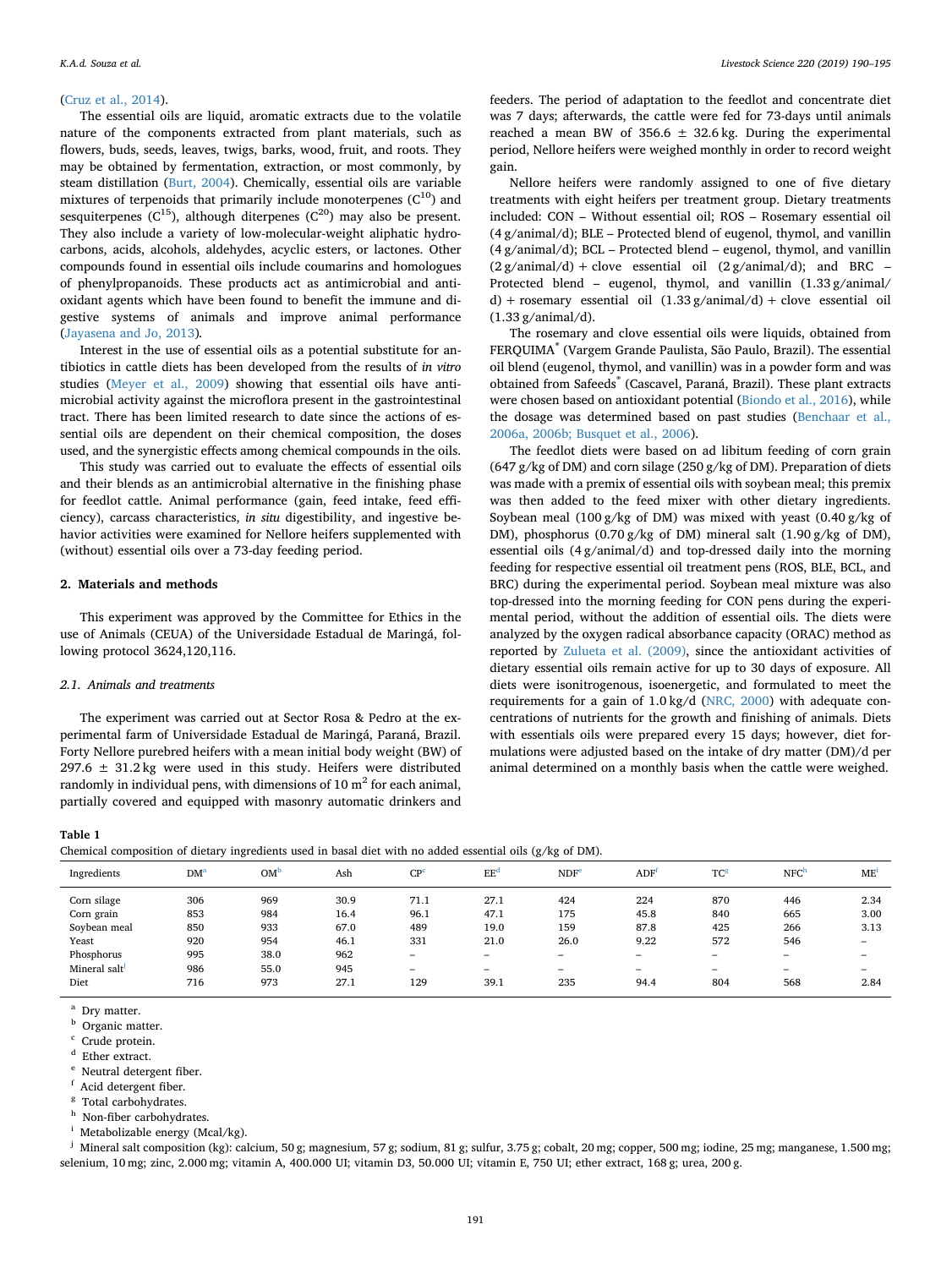#### *2.2. Chemical analyses*

The chemical composition of ingredients and experimental diets are presented as g/kg of DM [\(Table 1\)](#page-2-10). DM was determined after oven drying at 65 °C for 24 h and milling through a 1-mm screen following method ID 934.01 ([AOAC, 2005](#page-5-1)). Ash content was measured by combustion at 550 °C for 16 h according to method ID 942.05 ([AOAC, 2005\)](#page-5-1). Nitrogen concentration was determined by the Kjeldahl method (ID 988.05) [\(AOAC, 2005](#page-5-1)). Following the determination of nitrogen concentration, crude protein was calculated by multiplying the nitrogen content by a factor of 6.25. Ether extract content was determined by method ID 920.39 ([AOAC, 2005\)](#page-5-1). The neutral detergent fiber (NDF) content was measured according to the recommendations of [Mertens \(2002\)](#page-6-10) using α-amylase and was expressed inclusive of residual ash. The acid detergent fiber (ADF) content was measured by using method ID 973.18 [\(AOAC, 2005\)](#page-5-1) and was expressed inclusive of residual ash. Total carbohydrates were estimated by the procedure of [Sniffen et al. \(1992\)](#page-6-11) as follows. Non-fibrous carbohydrates were determined as the difference between total carbohydrates and NDF. Metabolizable energy content of feedstuffs was estimated according to [NRC \(2000\)](#page-6-9) recommendations.

#### *2.3. Feed intake, growth performance, and carcass characteristics*

Diets were offered at 08:00 and 16:00 h every day. Feed intake was estimated as the difference between the feed supplied and refusals in the trough. Feed efficiency was calculated as the ratio between average daily gain and DM intake. To determine growth performance, animals were weighed at the beginning of the experiment and then every month (after fasting for 16 h), throughout the experiment. The average daily gain was calculated as the total BW gain divided by the length of the experimental period (73-days).

The Nellore heifers were slaughtered in a commercial slaughterhouse, 130 km from the Iguatemi Experimental Farm after 73-days of feeding the experimental diets when cattle reached a mean final body weight of 356.6  $\pm$  32.6 kg. Animal transport was carried out in the late afternoon to minimize stress. Upon arrival the at the slaughterhouse, animals were kept in resting pens and were subsequently stunned using a penetrating captive bolt pistol as per Brazilian federal inspection regulations according to the Brazilian RIISPOA – Regulation of Industrial and Sanitary Inspection of Animal Products.

After slaughter, the carcasses were identified, weighed, and chilled for 24 h at 4 °C. The cold carcass weight was determined after chilling. The carcass dressing percentage (hot and cold) was calculated by applying the following equation:

$$
CDP = CW \times 100 / FBW \tag{1}
$$

where: *CDP, CW,* and *FBW* are Carcass dressing percentage; Carcass weight; and Final body weight, respectively.

Carcass shrink was determined by measuring the difference between the weight obtained before and after refrigeration for 24 h ( $\pm$  4 °C).

#### *2.4. Carcass tissue composition*

Carcass composition was determined/estimated by dissection of the 6th rib according to the methodology of [Robelin and Geay \(1975\)](#page-6-12). Muscle, fat (subcutaneous and inter-muscular), bone, and other tissues (tendons and fascia) were separated.

#### *2.5. In situ digestibility*

The determination of total digestibility using the indicator, indigestible neutral detergent fiber (iNDF) was carried out according to the methodology described by [Zeoula et al. \(2002\).](#page-6-13) Samples of feed, feces, and refusals were incubated in rumen cannulated heifers using F57 filter bags for 288 h (Ankom Technology, NY, USA) with

dimensions of  $5.0 \times 5.0$  cm and a porosity of 50 mm. A 1.0-g sample was incubated for concentrates and 0.5 g for silage, feces, and refusals. Following removal of the bags from the rumen, they were washed by hand under running water until the resulting wash water became clear. The bags were subsequently placed to dry in a forced air ventilation oven at 60 °C for 48 h and then boiled in a neutral detergent solution (TE-149, Tecnal, SP, Brazil) to determine iNDF content.

Fecal flow was determined using the following equation:

$$
FF = IC/CIF \tag{2}
$$

where: *FF, IC*, and *CIF* are Fecal flow; Indicator consumed; and Concentration indicator in feces, respectively.

The digestibility coefficient was calculated by the following equation:

$$
DC = (NI - -NE)/NI
$$
\n(3)

where: *DC, NI*, and *NE* are Digestibility coefficient; Nutrient intake; and Nutrient excreted, respectively.

#### *2.6. Ingestive behavior activities*

Data on feeding behavior were obtained between the 6th and 7th weeks of feeding the experimental diets. The record of time spent on different activities was obtained by visual observation of the animals every 5 min, carried out by a trained team over 24 uninterrupted hours ([Silva et al., 2006](#page-6-14)). Data were collected to estimate the duration of periods spent feeding, drinking, ruminating, and idle. The total time spent on each activity was determined by the sum of repetitions.

The parameters of feed efficiency and rumination efficiency on DM and NDF were determined according to the adapting the methodology proposed by [Bürger et al. \(2000\),](#page-6-15) using to the equations described below:

$$
FE_{DM} = DMI/FD
$$
  
\n
$$
FE_{NDF} = NDFI/FD
$$
  
\n
$$
RE_{DM} = DMI/RUD
$$
  
\n
$$
RE_{NDF} = NDFI/RUD
$$
\n(4)

where:  $FE_{DM}$  = Feeding efficiency of dry matter (kg DM/h);  $DMI$  = Dry matter intake (kg DM/d);  $FD$  = Feeding duration (h/d);  $FE<sub>NDF</sub>$  = Feeding efficiency of neutral detergent fiber (kg NDF/h);  $NDFI = Neutral$  detergent fiber intake (kg NDF/d);  $RE_{DM} =$  Rumination efficiency of dry matter (kg DM/h);  $RUD =$  Rumination duration (h/d);  $RE<sub>NDF</sub>$  = Rumination efficiency of Neutral detergent fiber (kg NDF/h).

#### **3. Statistical analyses**

Data were analyzed by using the ANOVA procedure of SAS ([SAS, 2004\)](#page-6-16) to perform a randomized complete experiment with five diets and eight replications. The model included the fixed effects of essential oil diets according the following equation:

$$
Yij = \mu + Ti + ejj \tag{5}
$$

where: *Yij, μ, Ti, eij* are Dependent variables; Mean value common to all observations; Fixed effect of essential oils diets; and the error term, respectively.

For each studied variable, the mean and standard error of the mean (SEM) were calculated and differences between means were evaluated using Duncan's Multiple Range Test ( $P \leq 0.05$ ).

#### **4. Results**

Final body weights (FBW) were not affected  $(P > 0.05)$  by essential oil addition to the diets ([Table 2\)](#page-4-0). Average daily gains (ADG) were significantly greater (*P* < 0.001) for heifers fed BCL and BRC diets than for heifers fed CON and ROS diets. The ROS dietary treatment had the lowest (*P* < 0.0001) dry matter intakes (DMI) and feed efficiency when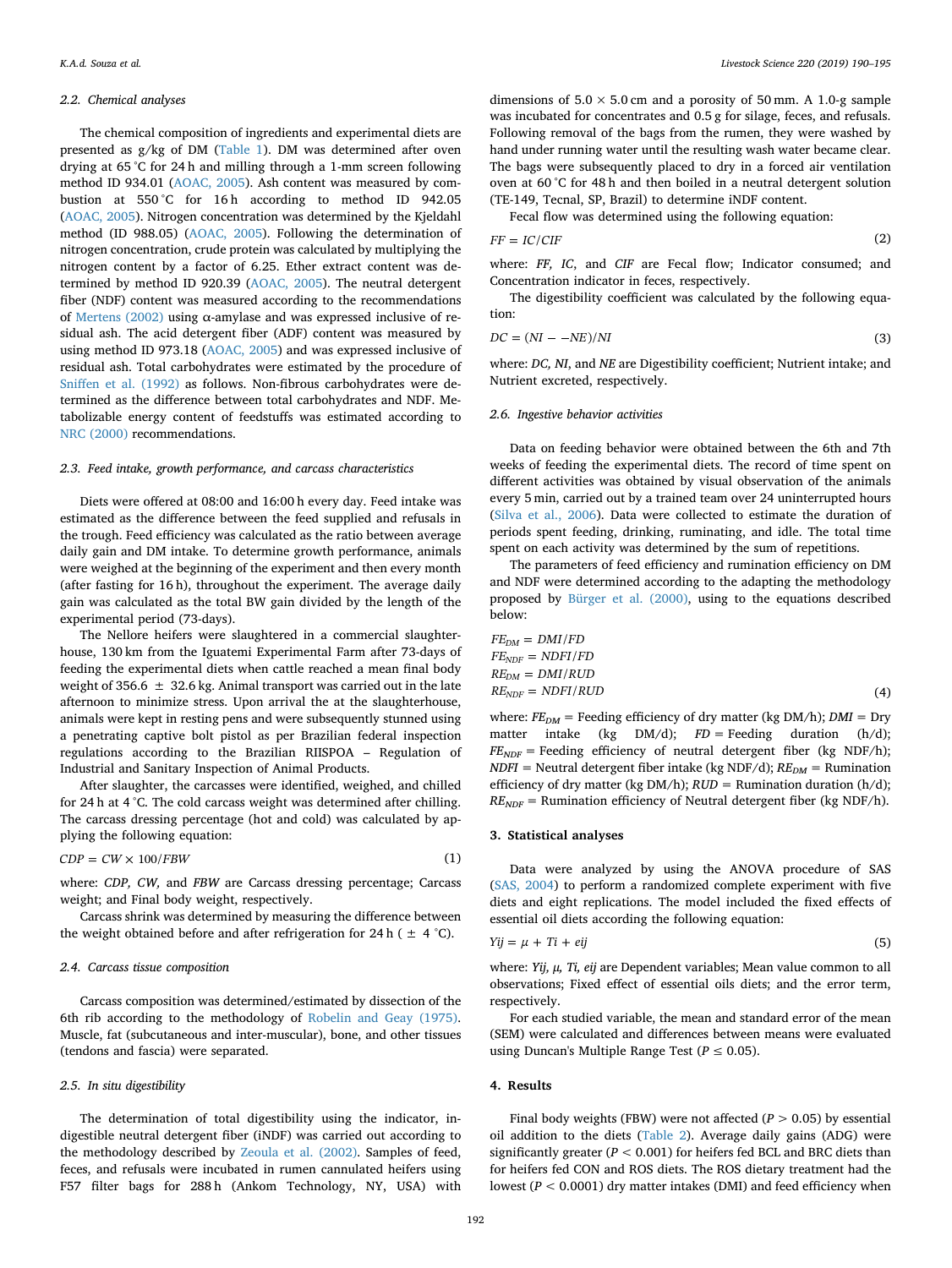#### <span id="page-4-0"></span>**Table 2**

Effect of diets with (without) inclusion of essential oils on animal performance, feed efficiency and carcass characteristics of Nellore heifers finished in feedlot.

| Parameters                                | CON <sup>a</sup>  | ROS <sup>b</sup>  | $BLE^c$           | BCL <sup>d</sup>  | BRC <sup>e</sup>  | <b>SEM<sup>f</sup></b> | <i>p</i> -value |
|-------------------------------------------|-------------------|-------------------|-------------------|-------------------|-------------------|------------------------|-----------------|
| Initial body weight (kg)                  | 292               | 311               | 289               | 290               | 306               | 4.93                   | 0.50            |
| Final body weight (kg)                    | 343               | 346               | 356               | 361               | 377               | 5.16                   | 0.28            |
| Average daily gain $(kg/d)$               | 0.70 <sup>b</sup> | 0.47 <sup>c</sup> | $0.91^{a,b}$      | 0.97 <sup>a</sup> | 0.97 <sup>a</sup> | 0.04                   | 0.02            |
| Dry matter intake (kg)                    | $5.49^{b,c}$      | 5.07 <sup>c</sup> | 6.25 <sup>a</sup> | $5.90^{a,b}$      | 6.21 <sup>a</sup> | 0.13                   | 0.01            |
| Dry matter intake (% Initial body weight) | 1.74 <sup>b</sup> | 1.55 <sup>c</sup> | 1.95 <sup>a</sup> | $1.82^{a,b}$      | $1.82^{a,b}$      | 0.04                   | 0.01            |
| Feed efficiency <sup>8</sup>              | 0.13 <sup>b</sup> | 0.09 <sup>c</sup> | $0.15^{a,b}$      | 0.16 <sup>a</sup> | 0.16 <sup>a</sup> | 0.02                   | 0.01            |
| Hot carcass weight (kg)                   | 186               | 190               | 191               | 193               | 203               | 2.84                   | 0.37            |
| Cold carcass weight (kg)                  | 183               | 186               | 186               | 188               | 198               | 2.86                   | 0.54            |
| Hot dressing carcass (%)                  | 54.0              | 54.7              | 53.7              | 53.4              | 54.0              | 0.19                   | 0.32            |
| Cold dressing carcass (%)                 | 53.1              | 53.6              | 52.4              | 52.2              | 52.5              | 0.24                   | 0.41            |
| Carcass shrink (%)                        | 1.62              | 1.58              | 1.50              | 1.58              | 1.86              | 0.05                   | 0.19            |

abcValues with different letters in the same row are different by Duncan test ( $P \le 0.02$ ).

<span id="page-4-4"></span><sup>a</sup> CON – Without essential oil.

<span id="page-4-5"></span> $<sup>b</sup>$  ROS – Rosemary essential oil (4 g/animal/d).</sup>

<span id="page-4-6"></span> $c$  BLE – Protected blend of eugenol + thymol + vanillin (4 g/animal/d).

<span id="page-4-7"></span><sup>d</sup> BCL – Protected blend – eugenol + thymol + vanillin (2 g/animal/d) + clove essential oil (2 g/animal/d).

<span id="page-4-8"></span><sup>e</sup> BRC – Protected blend protected – eugenol + thymol + vanillin (1.33 g/animal/d), rosemary essential oil (1.33 g/animal/d), clove essential oil (1.33 g/animal/ d).<br><sup>f</sup> SEM: Standard error of means.

<span id="page-4-9"></span>

<span id="page-4-10"></span> $8$  kg average daily gain/kg dry matter feed intake.

#### <span id="page-4-1"></span>**Table 3** Effect of diets with (without) essential oils on carcass composition of Nellore heifers finished in feedlot.

|        | CON <sup>a</sup> | ROS <sup>b</sup> | Diets<br>$BLE^c$ | BCL <sup>d</sup> | BRC <sup>e</sup> | SEM <sup>1</sup> | <i>p</i> -value |
|--------|------------------|------------------|------------------|------------------|------------------|------------------|-----------------|
| Muscle | 55.7             | 55.1             | 55.2             | 58.2             | 55.4             | 1.20             | 0.81            |
| Fat    | 24.8             | 24.8             | 25.8             | 21.8             | 24.6             | 1.26             | 0.52            |
| Bone   | 17.6             | 17.7             | 16.5             | 17.5             | 17.6             | 0.66             | 0.97            |
| Other  | 1.85             | 2.39             | 2.44             | 2.42             | 2.42             | 0.24             | 0.39            |

<span id="page-4-11"></span><sup>a</sup> CON – Without essential oil.

<span id="page-4-12"></span> $<sup>b</sup>$  ROS – Rosemary essential oil (4 g/animal/d).</sup>

<span id="page-4-13"></span> $c$  BLE – Protected blend of eugenol + thymol + vanillin (4 g/animal/d).

<span id="page-4-14"></span><sup>d</sup> BCL – Protected blend – eugenol + thymol + vanillin  $(2 g / \text{animal}/$ d) + clove essential oil  $(2 g/animal/d)$ .

<span id="page-4-15"></span>BRC – Protected blend – eugenol + thymol + vanillin  $(1.33 \text{ g/animal/d}),$ rosemary essential oil (1.33 g/animal/d), clove essential oil (1.33 g/animal/d).

<span id="page-4-16"></span><sup>f</sup> SEM: Standard error of means.

compared to the other essential oil treatments. While the lowest feed efficiency was found in heifers fed the ROS diet, there were no differences in feed efficiency between heifers fed the CON and BLE diets.

Hot and cold carcass weights and dressing percentages and carcass shrink were not affected ( $P > 0.05$ ) by the addition of essential oils to the heifer diets [\(Table 2\)](#page-4-0). There were no differences ( $P > 0.05$ ) in body

#### <span id="page-4-2"></span>**Table 4**

Effect of diets with (without) essential oils on *in situ* digestibility (g/kg of DM).

|                                                                                                    | CON <sup>a</sup>       | ROS <sup>b</sup> | $BLE^c$                |                           | $BCLd$ BRC <sup>e</sup>                                    |                      | $SEMf$ <i>p</i> -value |
|----------------------------------------------------------------------------------------------------|------------------------|------------------|------------------------|---------------------------|------------------------------------------------------------|----------------------|------------------------|
| Dry matter<br>Crude protein<br>Neutral detergent fiber $0.47b$ 0.45 <sup>c</sup> 0.47 <sup>b</sup> | $0.65^{\rm a}$<br>0.71 | $0.62^b$<br>0.68 | $0.64^{\rm a}$<br>0.70 | 0.71<br>0.48 <sup>a</sup> | $0.66^{\rm a}$ $0.65^{\rm a}$<br>0.71<br>0.47 <sup>b</sup> | 0.04<br>0.06<br>0.02 | 0.01<br>0.97<br>0.01   |

abc<sub>Values</sub> with different letters in the same row statistically different by Duncan test  $(P = 0.01)$ .

<span id="page-4-17"></span><sup>a</sup> CON – Without essential oil.

<span id="page-4-18"></span> $^{\rm b}$  ROS – Rosemary essential oil (4 g/animal/d).

<span id="page-4-19"></span> $c$  BLE – Protected blend of eugenol + thymol + vanillin (4 g/animal/d).

<span id="page-4-20"></span><sup>d</sup> BCL – Protected blend – eugenol + thymol + vanillin  $(2 g / \text{animal} / )$ d) + clove essential oil (2 g/animal/d).

<span id="page-4-21"></span><sup>e</sup> BRC – Protected blend – eugenol + thymol + vanillin (1.33 g/animal/d), rosemary essential oil (1.33 g/animal/d), clove essential oil (1.33 g/animal/d).

<span id="page-4-22"></span><sup>f</sup> SEM: Standard error of means.

### <span id="page-4-3"></span>**Table 5**

Effect of diets with (without) essential oils on ingestive behaviour activities of Nellore heifers finished in feedlot.

| <b>Activities</b>                 | CON <sup>a</sup> | ROS <sup>b</sup> | BI.F <sup>c</sup> | $BCL^d$          | BRC <sup>e</sup> | <b>SEM<sup>f</sup></b> | <i>p</i> -value |
|-----------------------------------|------------------|------------------|-------------------|------------------|------------------|------------------------|-----------------|
| Drinking (No.<br>visits)          | 4.00             | 3.06             | 2.75              | 4.43             | 2.25             | 0.35                   | 0.29            |
| Feeding (No. visits)              | 17.3             | 22.2             | 19.1              | 24.31            | 22.4             | 1.24                   | 0.41            |
| <b>Rumination time</b><br>(hours) | 198 <sup>b</sup> | $215^{\rm b}$    | $231^{a,b}$       | 216 <sup>b</sup> | $274^a$          | 8.89                   | 0.07            |
| Idleness time<br>(hours)          | $1135^b$         | $1098^{a,b}$     | $1099^{a,b}$      | $1080^{a,b}$     | $1042^a$         | 110                    | 0.09            |
| $FE_{DM}$ (kg DM/h) <sup>8</sup>  | 6.22             | 4.94             | 5.63              | 4.87             | 5.19             | 0.36                   | 0.77            |
| $FENDF$ (kg DM/h) <sup>h</sup>    | 1.57             | 1.25             | 1.42              | 1.23             | 1.31             | 0.09                   | 0.77            |
| $RE_{DM}$ (kg DM/h) <sup>1</sup>  | 2.40             | 2.05             | 2.51              | 2.50             | 1.94             | 0.10                   | 0.21            |
| $RENDF$ (kg DM/h) <sup>'</sup>    | 0.61             | 0.52             | 0.63              | 0.63             | 0.49             | 0.03                   | 0.21            |

abValues with different letters in the same row statistically different by Duncan test.

<span id="page-4-23"></span><sup>a</sup> CON – Without essential oil.

<span id="page-4-24"></span> $<sup>b</sup>$  ROS – Rosemary essential oil (4 g/animal/d).</sup>

<span id="page-4-25"></span> $c$  BLE – Protected blend of eugenol + thymol + vanillin (4 g/animal/d).

<span id="page-4-26"></span><sup>d</sup> BCL – Protected blend – eugenol + thymol + vanillin  $(2 g / \text{animal} / )$ d) + clove essential oil (2 g/animal/d).

<span id="page-4-27"></span> $e$  BRC – Protected blend – eugenol + thymol + vanillin (1.33 g/animal/d), rosemary essential oil (1.33 g/animal/d), clove essential oil (1.33 g/animal/d).

<span id="page-4-28"></span>SEM: Standard error of means.

<span id="page-4-30"></span><span id="page-4-29"></span>

 $\rm ^{8}$  FE<sub>NDF</sub>: Dry matter feeding efficiency. <br><sup>h</sup> FE<sub>NDF</sub>: Neutral detergent fiber feeding efficiency. <br><sup>j</sup> RE<sub>NDF</sub>: Neutral detergent fiber rumination efficiency.

<span id="page-4-31"></span>

<span id="page-4-32"></span>

composition (% muscle, fat, bone) across dietary treatments based on dissection of the 6th rib from the carcass ([Table 3](#page-4-1)).

The addition of essential oils and their blends to the diet affected (P < 0.05) *in situ* digestibility of DM and neutral detergent fiber (NDF) ([Table 4](#page-4-2)). *In situ* digestibility values for DM and NDF were lower in heifers fed the ROS diet relative to the other diets. For ingestive behavior activities, data on rumination and idleness tended to be altered by diet (*P* < 0.10; [Table 5\)](#page-4-3). Feeding and drinking were not affected  $(P > 0.05;$  [Table 5\)](#page-4-3) by the addition of essential oils to the diet.

#### **5. Discussion**

Heifers in the present study were slaughtered at a FBW in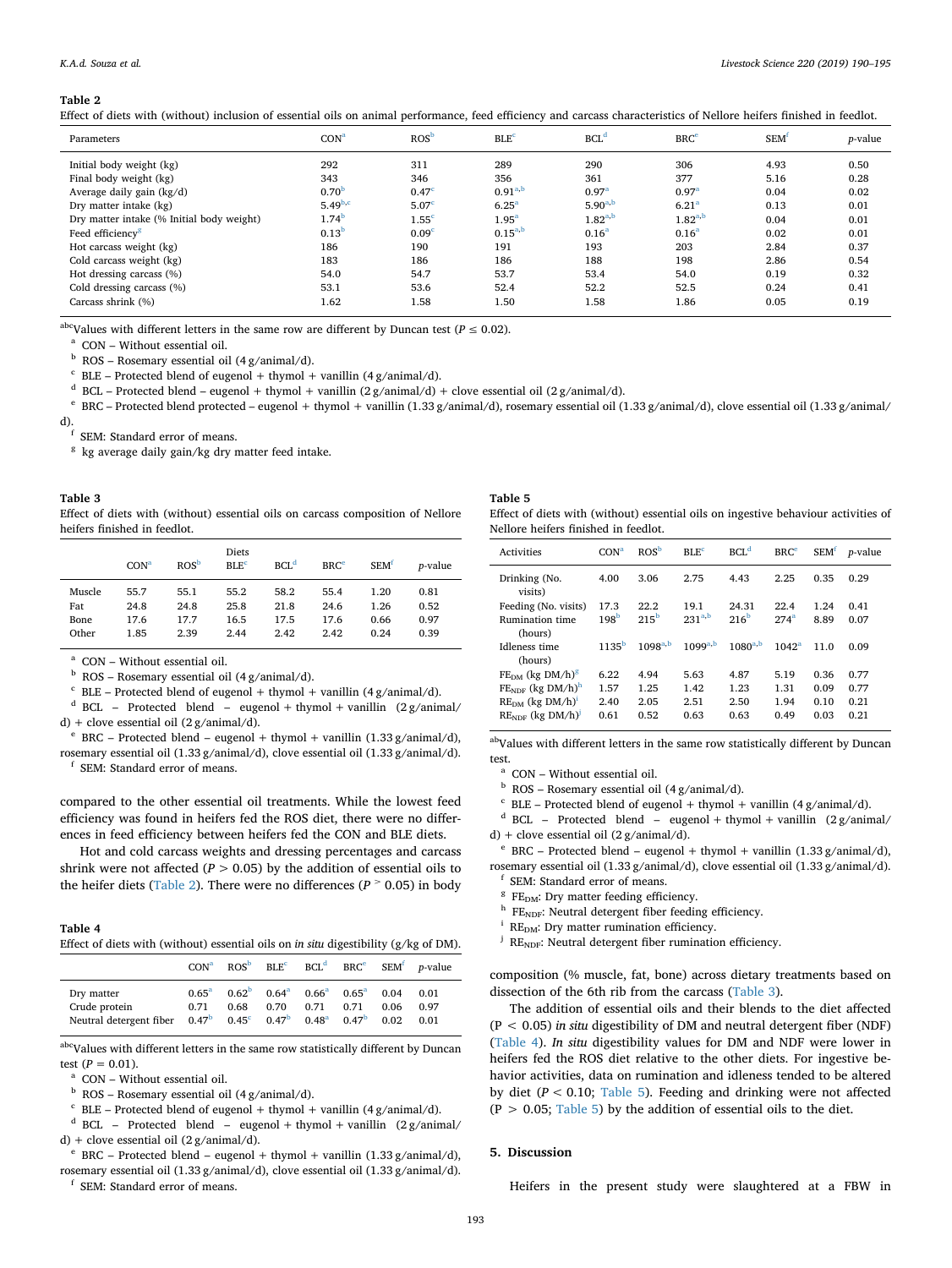accordance with the Nellore standard and Brazilian slaughterhouses requirements, which advocate a final body weight for heifers from 320 to 380 kg [\(Ferraz and Felício, 2010](#page-6-17)). Inclusion of only rosemary essential oil as an added essential oil to the diet resulted in the lowest gains, whereas supplementation with essential oil treatments (BCL and BRC) increased ADG versus heifers fed the CON diet. The low weight gains for heifers fed CON and ROS diets were due to lower feed intakes in general versus heifers fed the other diets with a blend of essential oils.

While the lowest DMI values were fed with heifers fed ROS diet, DMI values were much greater when rosemary essential oil was mixed with other essential oils in the BRC diet. Plants develop defense mechanisms, and may, use constituent chemical compounds to defend against herbivorism [\(Gershenzon and Croteau, 1991](#page-6-18)). Volatile chemical compounds found in essential oils include, camphor, limonene, αpinene, β-carophylenne, p-cymene, α-humulene, and others ([Burt, 2004](#page-6-4)). Working with isolated camphor and carophylenne compounds, [Estell et al. \(1998\)](#page-6-19) observed that DMI in sheep decreased by 14% and 16% respectively versus feeding the control diet. The essential oil from rosemary is rich in volatile compounds including 1.8 cineole, α-pinene, β-carophylenne, camphene, camphor, and borneol ([Smeti et al., 2013\)](#page-6-20), which could affect DMI when applied with other essential oils that have similar compounds.

The poor feed efficiency for heifers fed the ROS diet may have been due to poor palatability of the diet which limited DMI and ADG. The best values for feed efficiency in heifers were found for diets with blends of essential oils, due to a possible synergism from mixing essential oils. This effect was probably due to a ruminal environment appropriate (pH 5.5), promoted by highly concentrate diets, providing the best activity/ action of the molecules present in each essential oil, which reflects positively on animal production. This is supported by [Cardozo et al. \(2005\)](#page-6-21) who found that adding a blend of cinnamaldehyde and eugenol to a diet that promotes an acidic rumen environment enhances animal performance (better weight gains and feed efficiency), whereas animal performance is not affected when the additives are supplemented in diets where rumen pH is neutral.

The hot and cold carcass weights values in the present study were in accordance with Nellore and industry standards which advocate weights for hot carcass of heifers from 180 to 200 kg [\(Ferraz and](#page-6-17) [Felício, 2010](#page-6-17)). The average hot and cold carcass dressing percentages were superior to, Nellore and industry standards where a 52% carcass dressing percentages is considered normal for Nellore heifers slaughtered at 24 months of age, and for other studies evaluating heifers slaughtered at similar body weights ([Marques et al., 2010; Farias et al.,](#page-6-22) [2012\)](#page-6-22). In general, carcass shrink losses in industry range from 1.5% to 2.0% after 24 h of chilling which is in agreement with the present study. Thus, the losses observed in this experiment are consistent with losses considered normal [\(Andreotti et al., 2015](#page-5-2)). Feedlot studies carried out with crossbred heifers in feedlot have reported muscle, fat, and bone percentages ranging from 56% to 62%, 20% to 25%, and 16% to 19%, respectively ([Andreotti et al., 2015\)](#page-5-2). Thus, the muscle, fat, and bone percentages obtained in this study can be considered normal for these animal categories.

According to [Oh et al. \(1968\),](#page-6-23) the low palatability of some natural extracts to ruminants such as rosemary essential oil in the present study may not only be due to sensory effects but also to effects on microbial flora, directly affecting total DM digestibility. [Nagy and](#page-6-24) [Tengerdy \(1968\)](#page-6-24) evaluated the sensitivity of ruminal microorganisms to the essential oil, *Artemisia tridentate* on captive and wild deer. The authors found that by increasing the amounts of the essential oils of *Artemisia tridentate*, from 0 (no essential oils) to 20 < mu > L/ 10 ml of medium, rumen bacteria counts after 24 h of incubation decreased from  $4.6 \times 10^9$  to  $5.7 \times 10^2$ . This essential oil contains 1.8-cineole as its primary compound which is also found in essential oil of rosemary. There is evidence that high intake of *Artemisia tridentate* caused digestive problems in ruminants. In addition, high doses of this oil reduced

total viable bacteria counts when added to *in vitro* cultures of rumen bacteria ([Nagy and Tengerdy, 1968](#page-6-24)). In this study, use of rosemary essential oil as the only added source of essential oils reduced total digestibility of DM and NDF.

The reason for similar values for ingestive behavior activities is most likely due to all animals receiving a basal diet in which there were no major differences in dietary ingredients, as fiber content and particle size are the main factors involved for influencing ingestive behavior ([Mendes Neto et al., 2007\)](#page-6-25). However, essential oils are able to reduce protein degradation, causing a reduction in adherence and colonization of bacteria with proteolytic activity ([Benchaar et al., 2008](#page-6-26)); consequently, rumination rates increase in order to reduce particulate ingredients found in the rumen. This affirmation about reduction in protein degradation is contested by the results found in the present study, since no difference was observed with the technique used (*in situ*).

The inclusion of essential oils in the diet (BRC treatment) resulted in an increased rumination rate, while there was a decrease in the idleness rate [\(Table 5\)](#page-4-3), thus demonstrating that essential oils can positively influence animal production [\(Marques et al., 2008\)](#page-6-27)*.* These values for feeding and drinking are very important because such extracts have a rather sharp odor and taste and can be used as stimulators of consumption, a factor that was not observed in the present study. According to [Yang et al. \(2010\)](#page-6-28), very high doses of essential oils administered in the diet can influence feed consumption differently as compared to feeding low doses.

### **6. Conclusions**

The present results suggest that the use of a blend of 4 g/animal/d of natural additives in the diets of Nellore heifers improves animal performance; blends like BCL and BRC improve the gains and feed efficiency, while blend BLE improve the feed intake. Use of rosemary essential oil on its own tended to decrease animal performance; this contrasts to improvements in animal performance when rosemary essential oil is added to the diet as a blend of essential oils. The blend of clove essential oil (2 g/animal/d) and protected oils [eugenol, thymol, and vanillin  $(2 g / \text{animal}/d)$ ] proved to be promising for improving animal performance.

#### **Conflict of interest**

We certify that there is no conflict of interest with any financial organization regarding the material discussed in the manuscript.

### **Acknowledgments**

This work was supported by Coordenação de Aperfeiçoamento de Pessoal de Nível Superior – CAPES (Brasília, Brazil) for the scholarship, Conselho Nacional de Desenvolvimento Científico e Tecnológico – CNPq (grant no. 400375/2014-1) (Brasília, Brazil) and the Company Safeeds Nutrição Animal (Paraná, Brazil). The authors gratefully acknowledge the company for financing and providing the products used in this research which it was possible to develop this work. The mention of trade names or commercial products in this publication is solely for the purpose of providing specific information and does not imply recommendations or endorsement by the Department of Animal Science, Universidade Estadual de Maringá, Paraná, Brazil.

### **References**

<span id="page-5-2"></span>[Andreotti, C.C., Gusman, J.A.P., Ramos, T.R., Barcellos, V.C., Guerrero, A., Prado, I.N.,](http://refhub.elsevier.com/S1871-1413(18)30877-1/sbref0001) [2015. Slaughter weight did not alter carcass characteristics and meat quality of](http://refhub.elsevier.com/S1871-1413(18)30877-1/sbref0001) [crossbred heifers supplemented and finished in a pasture system. Acta Scientiarum](http://refhub.elsevier.com/S1871-1413(18)30877-1/sbref0001) [Anim. Sci. 37, 173–179.](http://refhub.elsevier.com/S1871-1413(18)30877-1/sbref0001)

<span id="page-5-1"></span><span id="page-5-0"></span>AOAC, 2005. Association Official Analytical Chemist, Gaitherburg, Maryland, USA. [Benchaar, C., Duynisveld, J.L., Charmley, E., 2006a. Effects of monensin and increasing](http://refhub.elsevier.com/S1871-1413(18)30877-1/sbref0002)